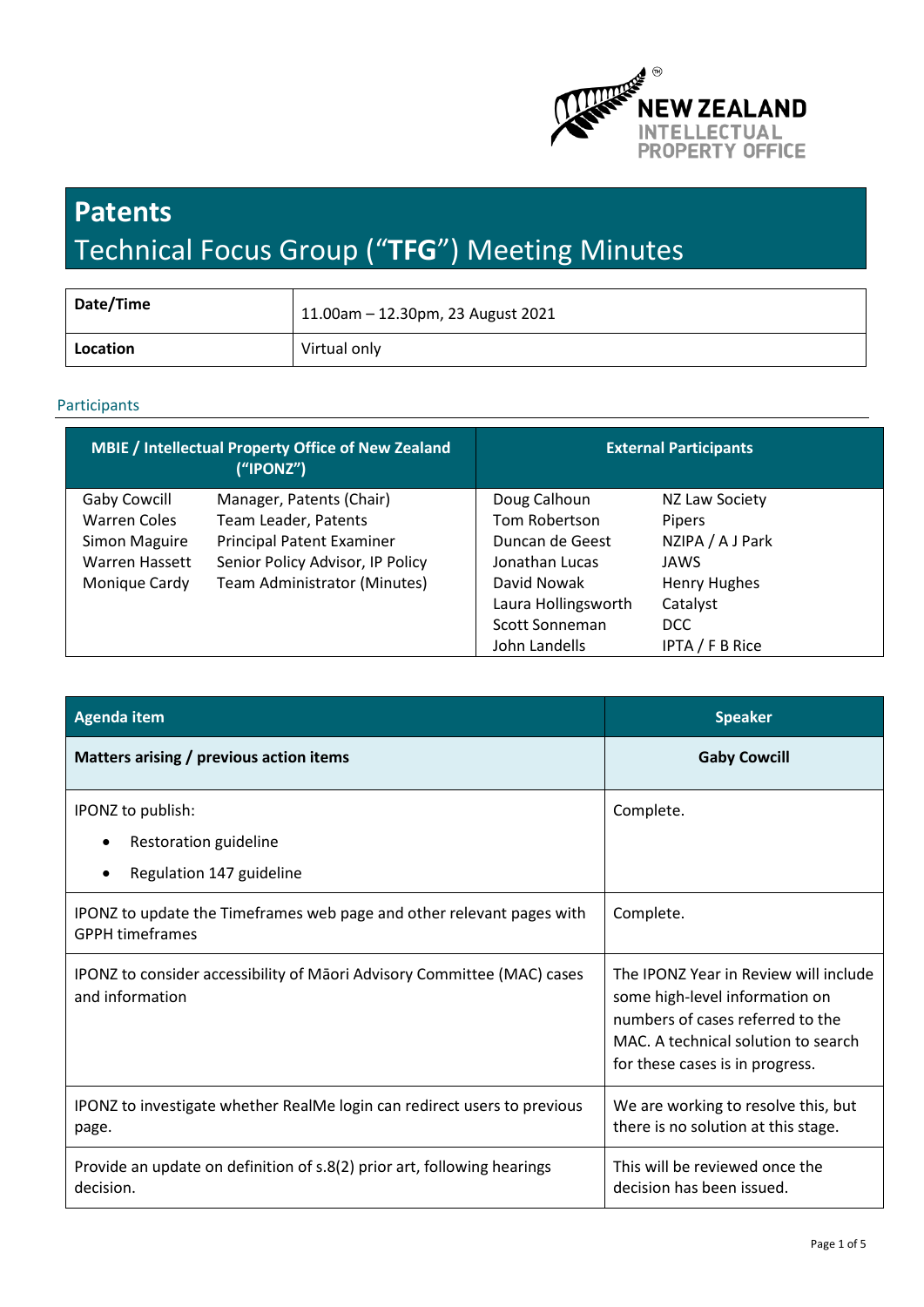

| Confirm whether IPONZ PCT RO accepts the inclusion of documents in pre-<br>conversion format, and consider treatment of drawings in particular. | Confirmed. IPONZ to continue<br>dialogue with international partners<br>on this.                        |
|-------------------------------------------------------------------------------------------------------------------------------------------------|---------------------------------------------------------------------------------------------------------|
| From November 2020 meeting: Primary examiner & requesting GPPH after<br>5 years.                                                                | Both will be included in upcoming<br>release, scheduled for 1 September<br>(possibly subject to delay). |
| <b>IPONZ Update</b>                                                                                                                             | <b>Gaby Cowcill</b>                                                                                     |

## **Recruitment**

- The new examiners who started in January 2021 have now joined the examination teams.
- We recruited for several additional vacancies earlier this year, including 7 new examiners and a Formalities team member, who are now in training. After a resignation, the team total is now 71.

#### **Backlogs and pendency times**

- The timeframes published on the IPONZ website were recently updated and include GPPH timeframes.
- Two tech pendencies have gone down, two tech pendencies have gone up, one has stayed the same.
- Whilst the Engineering (ICT, Electrical and Mechanical) teams are now over the February 2020 spike of work, the Science teams have a way to go.

## **1953 Act update**

- 397 cases are still under examination.
- The team have increased resources in this area, by providing training on 1953 Act examination. There is no specific timeframe as to when we will clear the list of cases, but it is expected that the team will be completing some of our older case files soon.

## **MAC**

• IPONZ have been focused on resolving some administrative issues.

#### **Clarivate Report**

- IPONZ commissioned Clarivate to produce a report on innovation in New Zealand. The report uses publicallyavailable data and does not necessarily represent the views of IPONZ.
- This has now been published on the [IPONZ website.](https://www.iponz.govt.nz/assets/pdf/about-iponz/clarivate-report-survey-of-new-zealand-patent-activity.pdf)
- It was mentioned that the Productivity Commission also produced a report on the New Zealand Innovation System, which would probably line up quite nicely with this report.

## **Tech Update**

• IPONZ continue to investigate the formatting issues discussed previously, which is removing spaces from inventor names, design checksheets etc. Whilst there is an algorithmic option, it will be very resource intensive,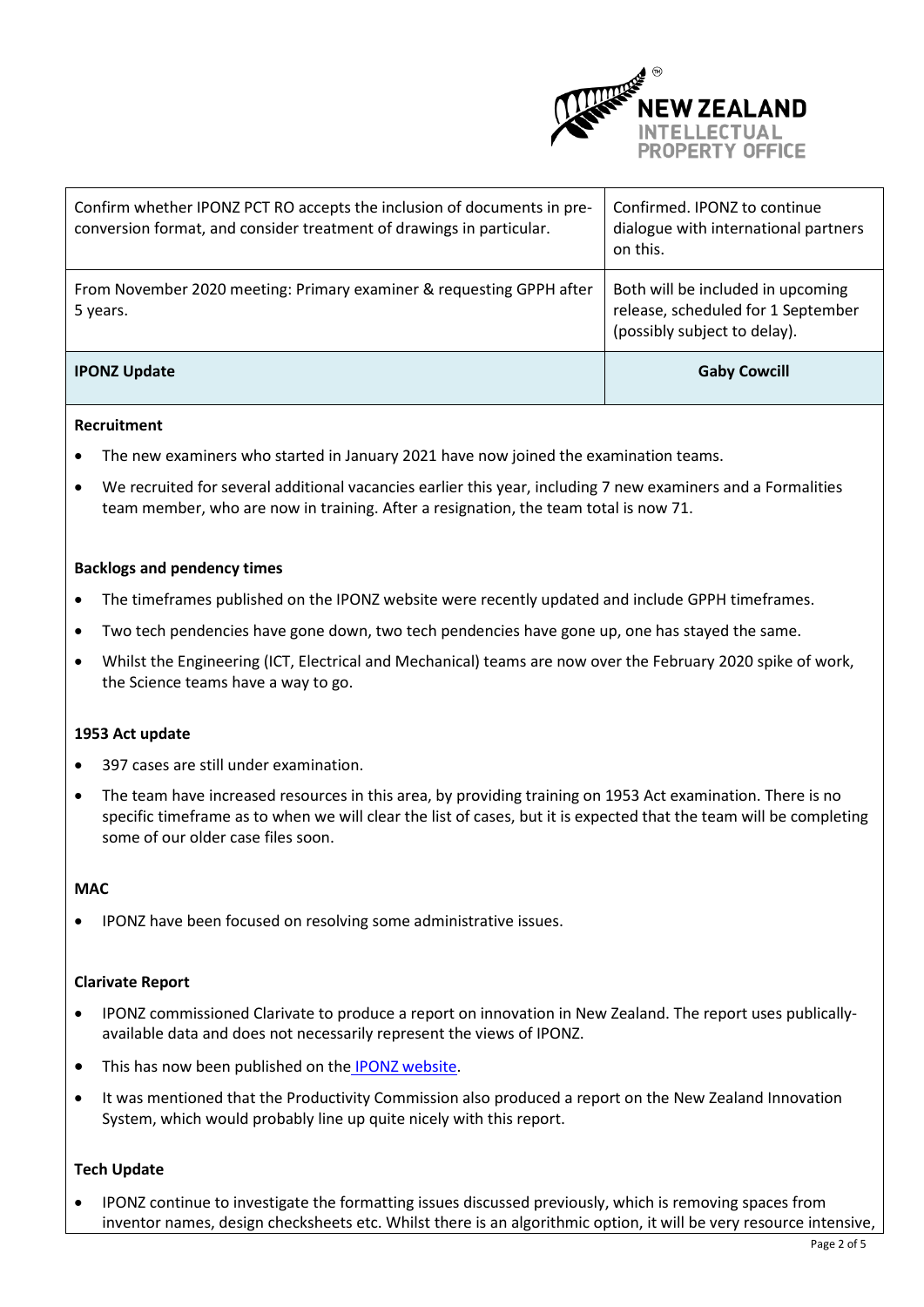

|                                            | so we are unable to confirm the timeframe for completion at this stage. The team can make changes on<br>request.                                                                                                                                                                                       |                      |  |
|--------------------------------------------|--------------------------------------------------------------------------------------------------------------------------------------------------------------------------------------------------------------------------------------------------------------------------------------------------------|----------------------|--|
| $\bullet$                                  | The data link with EPO is back up and running.                                                                                                                                                                                                                                                         |                      |  |
|                                            | <b>Update from MBIE Policy Team</b><br><b>Warren Hassett</b>                                                                                                                                                                                                                                           |                      |  |
|                                            | The IP Laws Amendment Bill                                                                                                                                                                                                                                                                             |                      |  |
| $\bullet$                                  | This is now with Parliamentary Council Office drafter. There is no indication of timeline for this, however, we<br>remain optimistic that the exposure draft will be available by the end of the year.                                                                                                 |                      |  |
|                                            | <b>PVR Act Review</b>                                                                                                                                                                                                                                                                                  |                      |  |
| $\bullet$                                  | This went to Select Committee last week. There are a number of submissions still required. We are expecting<br>the Committee to report back around October 2021.                                                                                                                                       |                      |  |
| Draft guidelines for review and discussion |                                                                                                                                                                                                                                                                                                        |                      |  |
| <b>Regulation 82</b>                       |                                                                                                                                                                                                                                                                                                        | <b>Gaby Cowcill</b>  |  |
|                                            | Ganymed                                                                                                                                                                                                                                                                                                |                      |  |
| $\bullet$                                  | It was noted that this decision overturns current practice around whether surrender is a way of overcoming<br>regulation 82 objections.                                                                                                                                                                |                      |  |
| $\bullet$                                  | Members agreed that discussion of Ganymed was accurate in the draft, and provided some minor feedback.                                                                                                                                                                                                 |                      |  |
| $\bullet$                                  | The meeting agreed that in future, if short-term changes were needed in light of case law, these could be<br>circulated via email with a shorter deadline for comment.                                                                                                                                 |                      |  |
|                                            | Oracle                                                                                                                                                                                                                                                                                                 |                      |  |
| $\bullet$                                  | It was noted that there is currently minimal discussion of this case and no proposed change in practice around<br>'wholly within'-type objections. IPONZ confirmed that Oracle is likely to receive more attention in future, but<br>the priority was changes in light of Ganymed.                     |                      |  |
|                                            | Members provided feedback highlighting relevant passages in Oracle, and why it should change practice.                                                                                                                                                                                                 |                      |  |
|                                            | <b>Section 67</b>                                                                                                                                                                                                                                                                                      | <b>Simon Maguire</b> |  |
|                                            | At the moment, with an early non-substantive response, there is a shortened time period of a month to<br>respond. This occasionally results in a second exam deadline, which is before the first exam deadline expiring.<br>It was proposed to change this, so that the deadline does not get shorter. |                      |  |
|                                            | Members generally agreed with this approach, and provided some additional feedback:                                                                                                                                                                                                                    |                      |  |

- o A query was raised regarding a new paragraph discussing further subsequent non-substantive responses, and when these might be refused. It was confirmed that non-substantive responses would only be refused if multiple non-substantive responses are submitted.
- o Positive feedback was received about including discussion of responses being in good faith.
- o For consistency, refer throughout to 'response deadline', rather than 'response date'.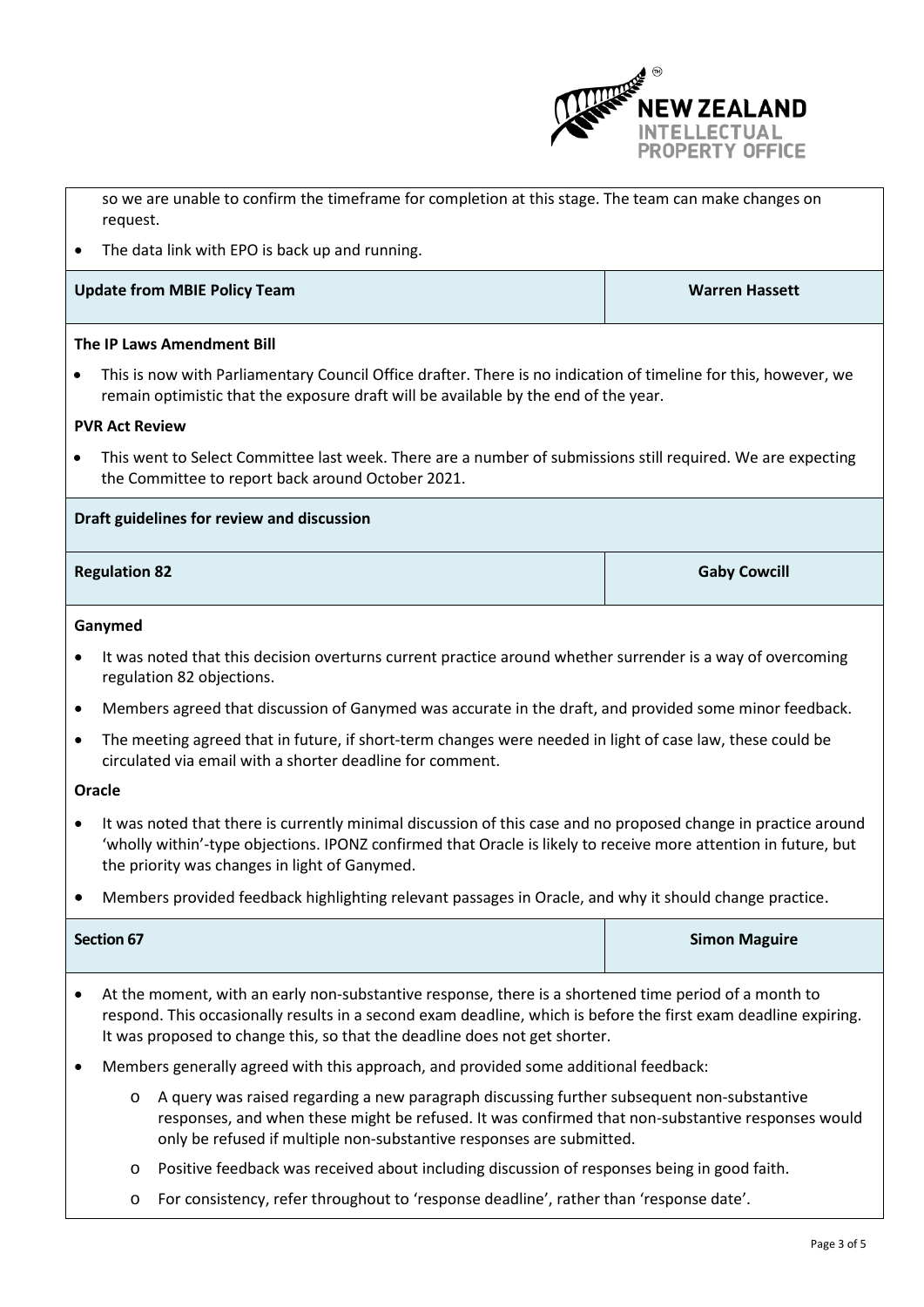

|                                             | <b>Section 39</b>                                                                                                                                                                                                                                                                                                         | <b>Gaby Cowcill</b> |  |
|---------------------------------------------|---------------------------------------------------------------------------------------------------------------------------------------------------------------------------------------------------------------------------------------------------------------------------------------------------------------------------|---------------------|--|
| $\bullet$                                   | IPONZ is proposing to delete paragraph 77, which relates to reach through claims, as it seems to be causing<br>some confusion.                                                                                                                                                                                            |                     |  |
| $\bullet$                                   | It was agreed to remove the paragraph.                                                                                                                                                                                                                                                                                    |                     |  |
|                                             | <b>IPONZ backlog</b>                                                                                                                                                                                                                                                                                                      | <b>Gaby Cowcill</b> |  |
| $\bullet$                                   | This is a priority for IPONZ. The member were asked to provide ideas to improve efficiency, including a<br>reminder of the 5-year deadline and a prompt for filing overseas claims. Members provided the following<br>additional feedback:                                                                                |                     |  |
|                                             | A refund would be an incentive for applicants to abandon applications which they no longer want to<br>$\circ$<br>progress. An automatic refund option could operate in a similar way to the EPO. Examiners could then<br>focus on preparing reports for applications intended for progress.                               |                     |  |
|                                             | It was also suggested that statements of support and inventive step objections be reviewed.<br>$\circ$                                                                                                                                                                                                                    |                     |  |
|                                             | Additional bilateral PPH agreements would be useful, as would loosening provisions in the Act and<br>O<br>Regulations around request for exam and filing of divisionals.                                                                                                                                                  |                     |  |
| <b>Design Authorisations of Agent (AoA)</b> |                                                                                                                                                                                                                                                                                                                           | Jonathan L          |  |
| $\bullet$                                   | Jonathan queried around IPONZ' practice for filing AoA for designs, and whether there had been any changes.                                                                                                                                                                                                               |                     |  |
| $\bullet$                                   | In one recent case, the agent was advised that IPONZ has changed its practice, so that an AoA for designs can<br>only be filed in certain circumstances. It may not often be necessary to file an AoA at other times, but it can be<br>useful.                                                                            |                     |  |
| ٠                                           | IPONZ confirmed that the amendment/alteration function was set up as a correction of error, and was being<br>used incorrectly. This had been communicated on a case-by-case basis.                                                                                                                                        |                     |  |
| ٠                                           | The team are collecting data on what this was being used for, with the aim of providing a system solution to<br>functions that are required regularly.                                                                                                                                                                    |                     |  |
|                                             | In the meantime, a workaround is to phone the examiner, who will create an open discussion.                                                                                                                                                                                                                               |                     |  |
| <b>GPPH</b>                                 |                                                                                                                                                                                                                                                                                                                           | Jonathan L          |  |
| ٠                                           | Jonathan noted that there have been some instances where GPPH requests were refused outright, without the<br>option to correct the application.                                                                                                                                                                           |                     |  |
| ٠                                           | IPONZ confirmed the current process is to issue a discussion if there are issues with the supporting<br>documentation, and decline the request if it relates to the claims not corresponding (noting that requests can<br>be refiled). This is so that amendments to the complete specification are dealt with correctly. |                     |  |
| ٠                                           | Members provided feedback around a preference not to re-file requests, and suggested a task-based workflow<br>rather than a discussion.                                                                                                                                                                                   |                     |  |
|                                             | IPONZ to review possible system enhancements to streamline this.                                                                                                                                                                                                                                                          |                     |  |

 $\mathsf{l}$